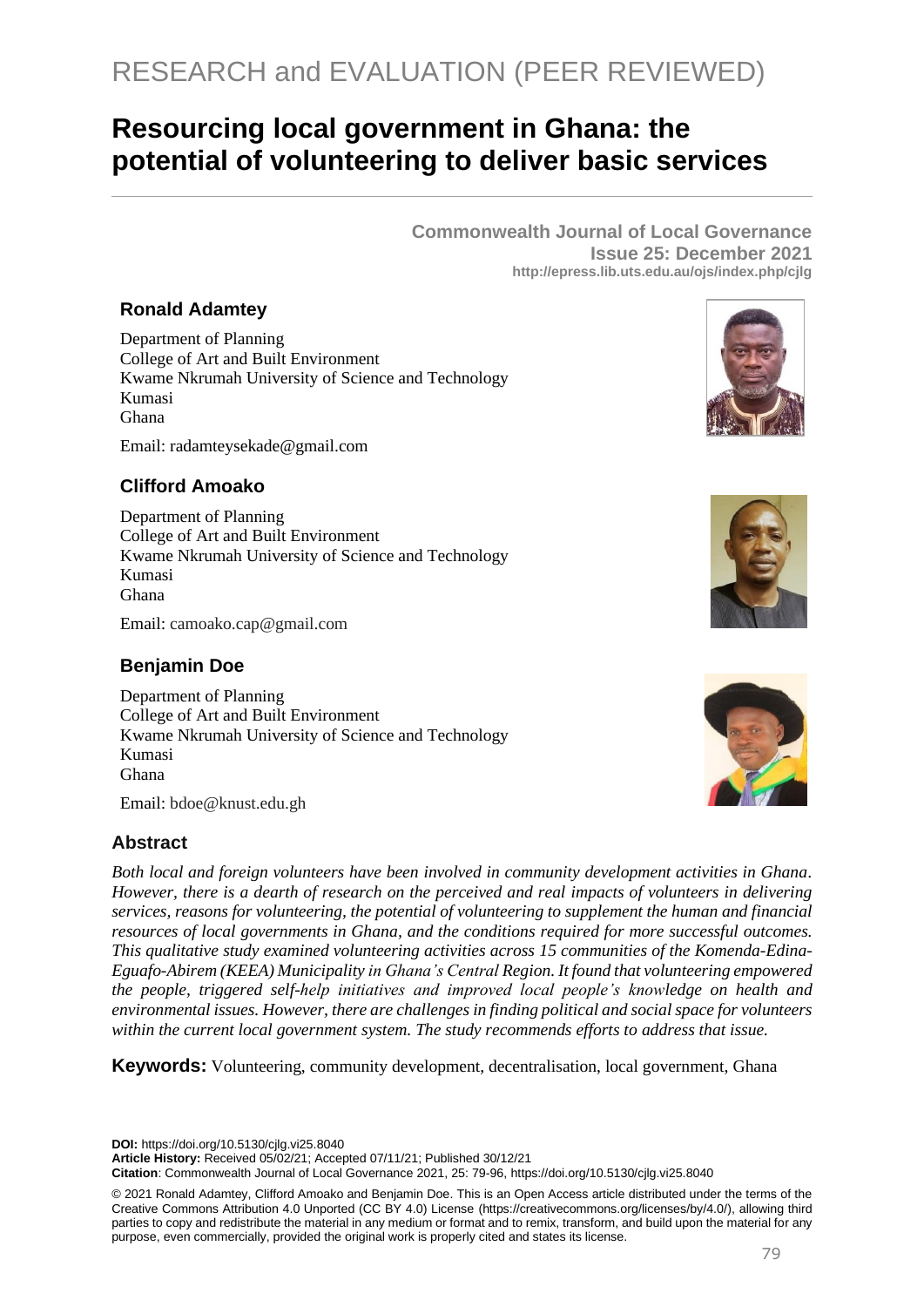#### **Introduction – the emerging phenomenon of volunteerism**

Volunteering has become a platform that provides people with new sets of skills and experiences while they contribute to finding solutions to society's problems (Morrow-Howell et al. 2009; Butcher 2010; Handy and Mook 2011). As a concept, 'volunteering' is subject to varying public perceptions and different meanings across environments and disciplines (Katz and Rosenberg 2005; Hustinx et al. 2010). However, the core of volunteering activities, as theorised by Callanan and Thomas (2005) is based on individuals offering goodwill services in an effort to improve the lives of communities.

In Africa, the phenomenon of international voluntary service has been growing in the last three decades (Graham et al. 2012), with young volunteers, mainly from developed countries, providing various forms of support and local development service to communities in host countries. Unlike the international inflow of volunteers, internal volunteering activities in African countries have been limited – although the situation has improved in the last ten years with a gradual upsurge across the continent (Hird-Younger and Simpson 2013). Increased attention to volunteering activities in African countries has been attributed to their potential and/or actual contributions to the development of host countries (Graham et al. 2012; Otoo and Amuquandoh 2014a).

Studies on volunteerism in Africa are still limited, but show that it can contribute to community mobilisation, knowledge sharing, and services such asthe provision of housing, health, education, water and sanitation (Bargeman et al. 2016). The emerging discourse points to its potential to mobilise human, financial and social capital towards development, where mainstream public and private interventions are lacking or inadequate (Devereux 2008; Kambutu and Nganga 2008; Wu 2011). As a result, the activities and roles of volunteers are gradually being formalised, institutionalised and recognised in many countries around the world (Brown and Green 2015; United Nations Economic and Social Council 2001). The underlying assumption is that volunteering and 'doing good' will at least lead to a positive transformation in the local or host community (Bussell and Forbes 2002; Haddad 2007; Unstead-Joss 2008; Butcher and Smith 2010; McCauley et al. 2021).

Discussion of volunteerism in Ghana has focused on a number of issues: the motivation(s) and constraints of volunteers (Otoo and Amuquandoh 2014b); the role of women and women's groups in volunteering activities in rural Ghana (Hird-Younger and Simpson 2013); local knowledge and engagement with volunteers; and the general impacts of volunteer tourism (Bargeman et al. 2016). Also, in a case study exploring the activities and impacts of volunteers in Tamale in the Northern Region of Ghana, Bargeman et al. (2016) pointed to the role volunteering played in raising standards of basic education, as well as providing childcare support services for selected foster homes and orphanages.

Nevertheless, while the perceived and actual impacts of volunteers and their activities in Ghana have received some attention in local research (Otoo 2014; Otoo and Amuquandoh 2014a, 2014b; Bargeman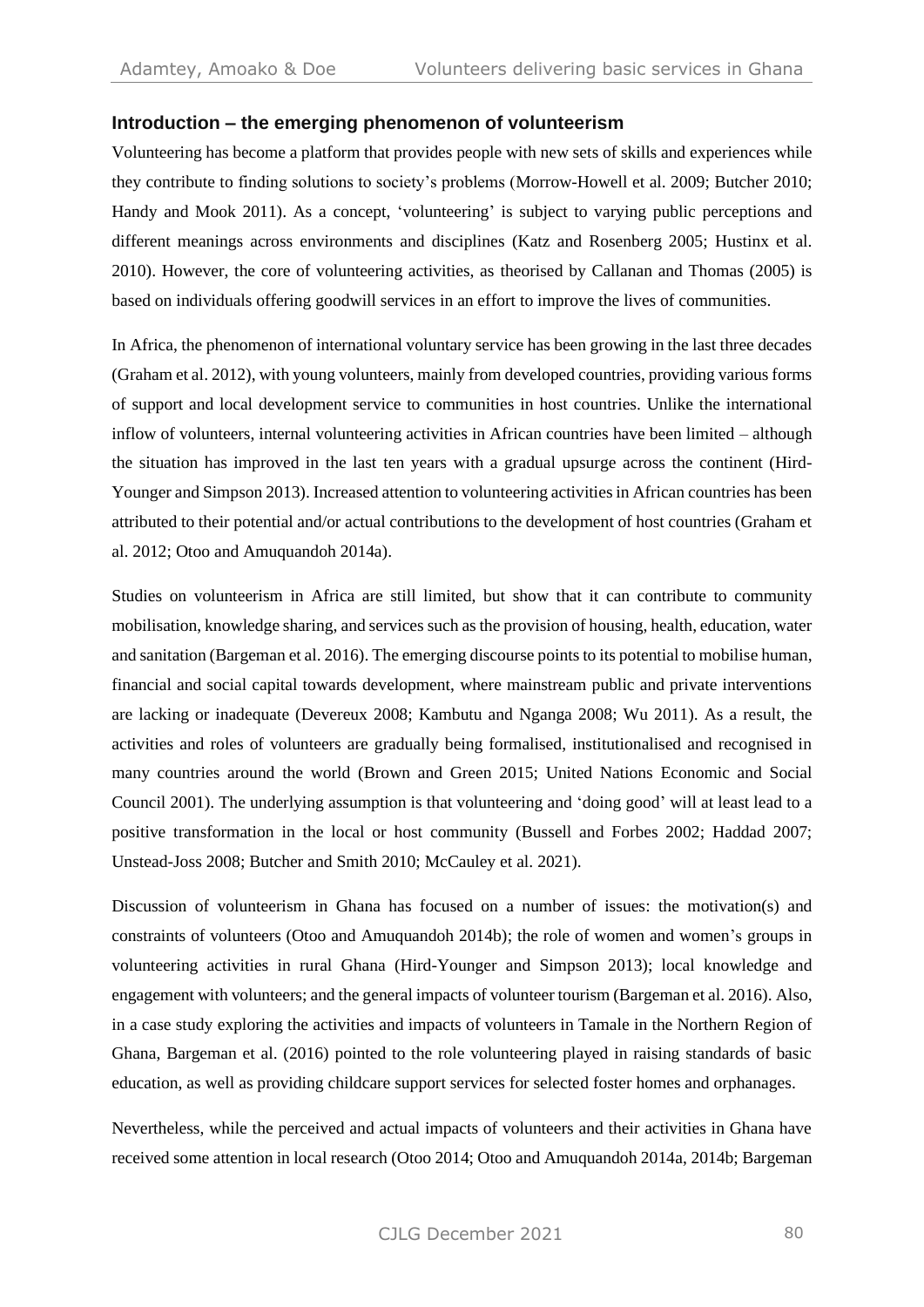et al. 2016), several issues have yet to be thoroughly discussed. These include the reasons behind volunteering, the potential of volunteering to help fill human and financial resource gaps, and conditions for successful volunteering. Many of the services in which volunteers are engaged are the responsibility of Ghana's local government units but are not being provided due to constraints on human and financial resources (Republic of Ghana 2007, 2014a, 2014b). Many studies have explored different ways in which local government authorities might bridge this gap, but the potential of volunteerism to help resource local governments has not been adequately researched to date.

This study contributes to the discourse by exploring the actual and potential benefits of adopting and mainstreaming volunteerism within Ghana's local government system, as a way of boosting human and financial resources to support development efforts. Using a case study carried out in Komenda-Edina-Eguafo-Abirem (KEEA) Municipality, located in Ghana's Central Region, the following questions are addressed:

- (a) What are participants' reasons for volunteering?
- (b) In which specific activities are volunteers engaged?
- (c) In what ways have they made an impact in KEEA Municipality?
- (d) What conditions would make their work more successful?

Drawing on KEEA's experience with volunteering from 2010 to 2021, the study delves into the human and financial resource challenges in the current local government system and analyses the various roles of volunteers, looking mainly at international volunteering that involves young people between the ages of 18 and 35. The authors' objective is to explore the potential of volunteerism to contribute to social provision at the community level – delivering services which would in principle be provided by subnational structures if they had the resources.

#### **Models of volunteering and their contributions to development**

According to GHK (2010, p. 49), *"International and European reports and studies reinforce the concept that volunteering is a matter of individual choice, [and] is done without thought of remuneration or reward and other benefits."* This concept is echoed by the European Union's commonly used definition, which explains the term volunteering to cover *"all forms of voluntary activity, whether formal or informal … undertaken of a person's own free will, choice and motivation, and … without concern for financial gain".* Due to the dominance of volunteers from the developed world in communities in Ghana, several studies on the phenomenon refer to it as 'volunteer tourism' and define it to include various forms of travel such as internships (Bringle and Hatcher 2011), study tours (Heron 2005), student exchange programmes, charity work, medical and educational outreach services, and career break service periods (Lyons and Wearing 2008; Lyons et al. 2012). In any event, regardless of how volunteering is explained in the literature the phenomenon involves an influx of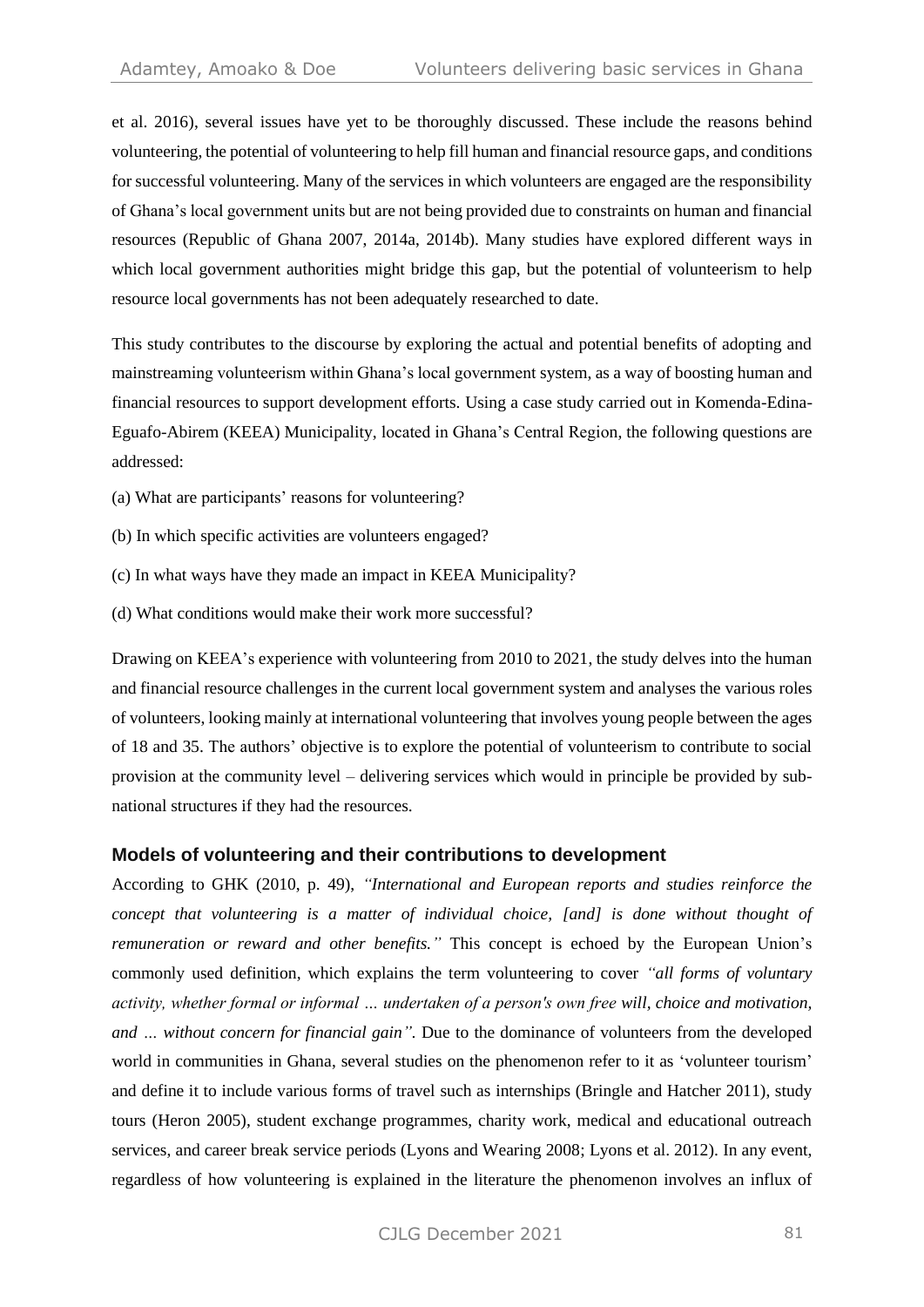young foreign nationals into Ghana to serve in various capacities in rural and emerging communities. In the last decade the country has received an annual average of more than 3,500 international volunteers (Boakye 2012).

In this paper we define volunteering as the free-will act of a person or a group, whether Ghanaian or international, who give their time, labour and expertise to provide community service to help improve conditions for people at the local level without receiving remuneration. This accords with the ideas of Callanan and Thomas (2005) and (GHK 2010). It is acknowledged, however, that some volunteers do receive some form of financial support, such as a living allowance, insurance, resettlement allowance, annual leave allowance, settling-in grant or travel expenses (United Nations Volunteers 2015), and that these types of 'payment' may create inequalities within volunteering. For example, in their work on Africa and the Middle East examining how the volunteering environment has been altered by increased remuneration, Smith et al. (2020) found hierarchies among volunteers in marginalised communities in the global South.

According to the literature, volunteering can occur under three models: north–south, south–south and volunteer tourism. North–south volunteering is when volunteers from industrialised countries in the global North volunteer in poor or developing countries or communities in the global South. This group of volunteers normally receive a stipend of some sort from their host countries (Caprara et al. 2016).

There is considerable evidence in the literature showing how north–south volunteering has made positive contributions to the lives of recipients. For example, US Government Peace Corps volunteers assist developing countries by applying their skills, education and experience to provide support in education, agriculture, health, trade, technology, environmental protection, women's economic empowerment and community development, (Ango 2012; Quigley 2013). Similarly, in countries such as Tanzania and Mozambique international volunteers have been used to achieve strategic objectives in the areas of planning, microfinance and HIV-AIDS. Other positive effects are skills transfers (computer skills, research skills, banking skills, planning skills, analytical thinking) and innovation (Perold et al. 2011, pp. 106–107). Graham et al. (2012) found local volunteers performing in different capacities and roles critical to institution building and service provision in poor communities in Tanzania and Mozambique. Volunteering has also been credited with helping to build a confident and democratic Kenya (Wu 2011). And in Nepal, volunteers mobilised to assist existing staff in the field of health, agricultural development and engineering (Howard and Burns 2015).

According to Bussell and Forbes (2002) and Prouteau and Wolff (2008), volunteering helps to cultivate social relationships and can motivate individuals to make contributions that are not only meaningful but align to their own ideas of well-being in societies. In the 2018 edition of the United Nations *State of the World's Volunteerism* report, volunteering was highlighted as a tool to enhance community resilience, drive social action through the mobilisation of people and organisations, and build trust and promote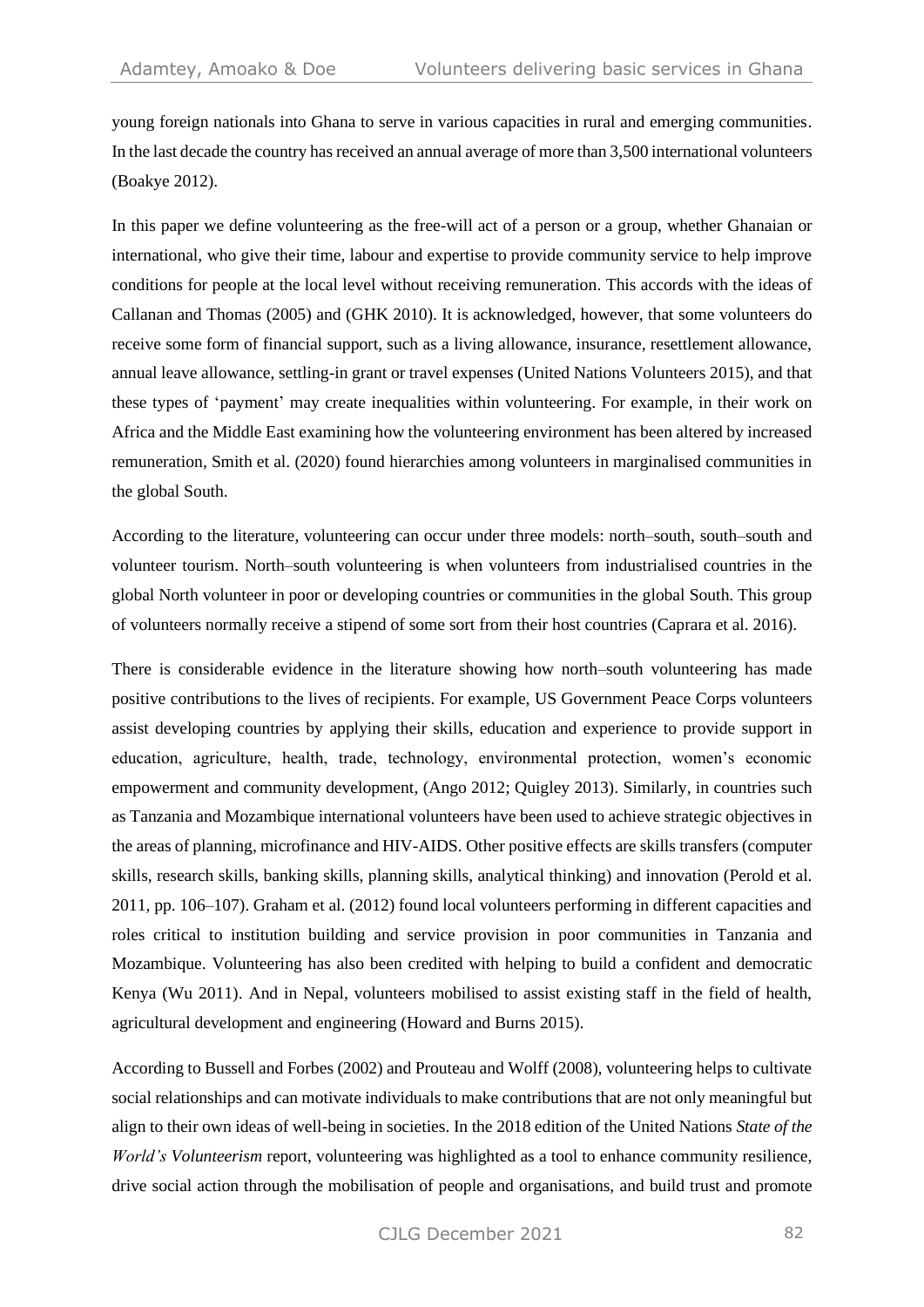social inclusion in the achievement of sustainable development (UNV 2018). This important role is further captured in the 17 Sustainable Development Goals of the UN's 2030 Agenda for Sustainable Development (UN 2016). In a study of civil society organisations (CSOs) from 70 countries around the world in 2011, it was found that the activities of volunteers contributed immensely to the adoption of the International Framework for CSO Development Effectiveness (Gore 2013).

However, for volunteering to have a beneficial impact on programme delivery, a number of conditions need to be met. In a study focusing on Tanzania and Mozambique, Perold et al. (2011, p. 111) list those conditions as follows: involving staff in planning for the volunteer placement; ensuring that the placement matches a staff position that is unfilled; developing productive working relationships between international volunteers and permanent staff; international volunteers having a learning orientation towards the host organisation and respecting local staff rather than seeing themselves as being 'better than' or 'above' them; setting clear deliverables for the international volunteers against which their contributions can be assessed and measured; and ensuring that local staff are in a position to sustain any improvements that international volunteers might have made in the organisation.

Under the south–south model of volunteering one developing country sends volunteers to another (Caprara et al. 2016). According to Caprara et al. (2016, p. 7), organisations such as Volunteer Service Overseas (VSO) and the Southern Africa Trust have achieved positive impacts with this model. The focus of south–south volunteering includes *"building effective working partnerships by pairing young volunteers and linking various civil society organizations in different countries".* A major condition for this model is the strong commitment to reciprocity by both sending and receiving countries. Evidence shows that southern and eastern African countries have utilised this model to build strong solidarity between them.

The volunteer tourism model as presented by Simpson (2004) focused on British young people between the ages of 18 and 20 who take a gap-year between school and university to travel and volunteer to work in developing countries. Apart from the young British, there are persons or groups of persons of other ages of diverse nationalities who also participate in volunteer tourism (Jamie 2021; Mensah et al. 2021). On the basis of the findings from volunteer tourists' work with children in South America, Simpson (2004, p. 682) made the argument that volunteer tourism has resulted in *"a construction of the world where there are simplistic boundaries between two places (ie that of the north and south) that perpetuates a simplistic ideal of development [that] legitimizes the validity of young unskilled international labour as a development solution."*

Overall, the literature finds that volunteering is usually a positive phenomenon that can contribute to engendering development, especially in poor countries where capacity and financial resources to design and implement development projects are lacking. However, specific research is needed on how volunteers have made an impact in Ghana, the challenges they face and how volunteering can be

CJLG December 2021 83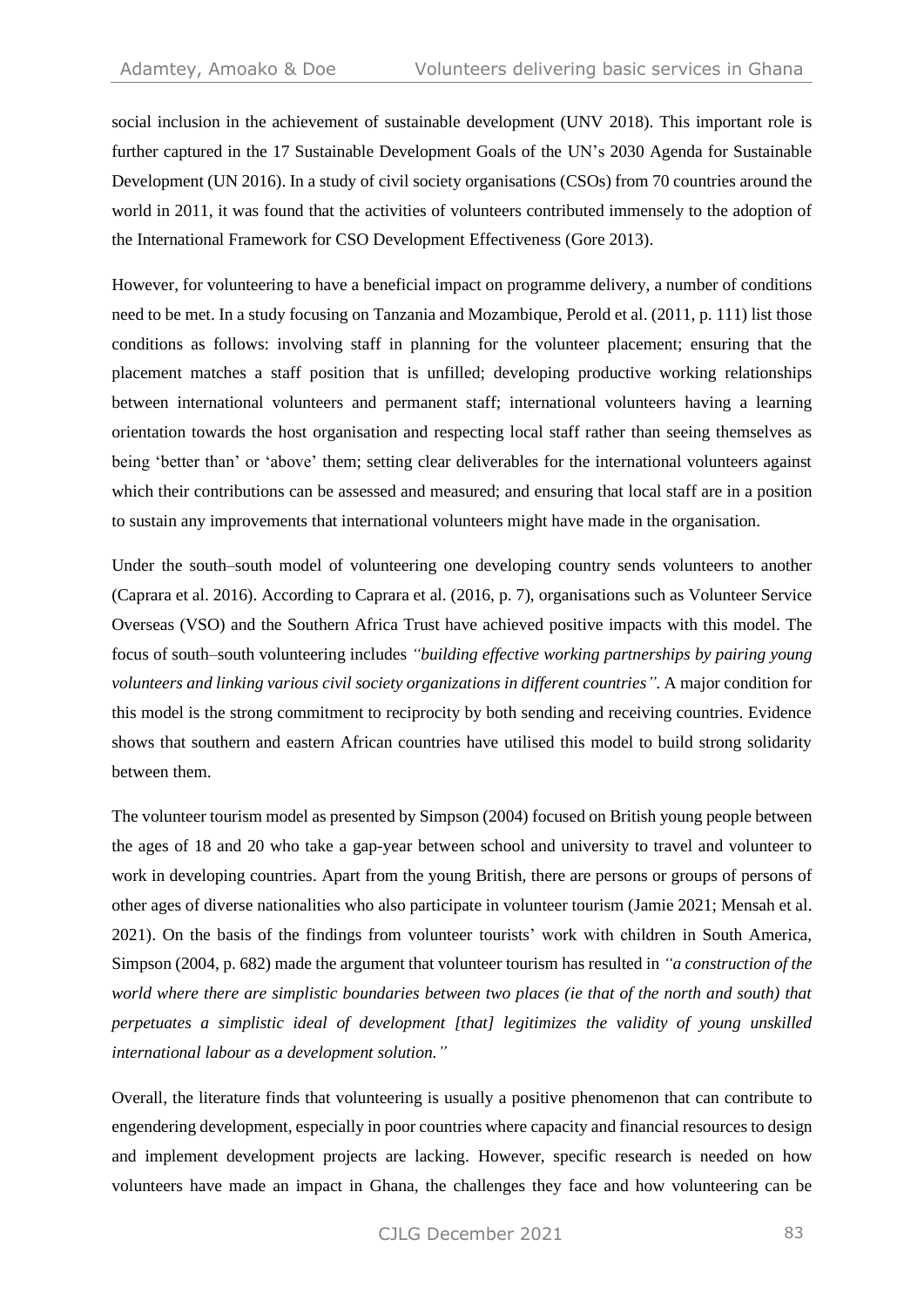leveraged to resource local governments. The possibilities for volunteerism within Ghana's local government system are therefore discussed next.

## **The Ghanaian context**

Ghana began its current decentralisation reforms in 1988. As at 2021, Ghana has 16 administrative regions with each having a regional coordinating council (RCC) as the highest authority. RCCs are responsible for monitoring, coordinating and evaluating the performance of the administrative districts, of which there are 260. In each administrative district, a district assembly is the main political authority (Republic of Ghana 1992, 1993). Depending on the population, the area is called a district (population of  $75,000+$ ), municipality (population of  $95,000+$ ), or metropolis (population of  $250,000+$ ). Collectively, the three types of assembly are known as 'MMDAs'. They have overall responsibilities for the development of areas under their jurisdiction, including general economic and social development, the construction of basic infrastructure and the provision of municipal works and services (Republic of Ghana 1993).

Ghana's decentralisation reforms have aimed at promoting quality relationships between state structures and citizens, shifting decision-making from the centre to the local level, and strengthening democracy (Ayee 2003; World Bank 2004; Ahmad and Brosio 2009; Binswanger-Mkhize and de Regt 2010). However, the evidence shows that, faced with huge responsibilities, local government authorities experience serious gaps in human and financial resources (Ahwoi 2010).

Adequate human resources are essential for an organisation's performance and efficiency (Elegbe 2010), and municipalities will only succeed in the delivery of services if they are staffed with sufficient and competent personnel (Gumede 2009). Many local governments suffer from inadequate staffing capacity as a result of budget constraints imposed by the central government (Cloete 2016). Studies show that many local government units in Ghana are unable to run their decentralised departments at full strength (Mensah et al. 2015; Sosu 2019). Another challenge is the low level of skills to undertake development activities (Ahwoi 2010; Arthur 2012). This lack of human capacity has led to donors, nongovernmental organisations and other development agencies working with central government ministries on projects that might otherwise have been implemented with local resources.

The inadequate financial capacity of MMDAs is a fundamental issue (Mensah 2005; Sosu 2019). Although MMDAs are empowered by the Local Governance Act of 2016 (Act 936) and the 1992 Constitution of Ghana to levy and collect taxes, rates, duties and fees in their catchment area (Republic of Ghana 1992, 2016), weak local staffing capacities and inability to put in place appropriate legal and regulatory structures make it difficult for most of them to generate internal revenues. Again, there are statutory instruments in place to transfer financial resources from central government to local government authorities to help them perform their mandates, but these central government transfers do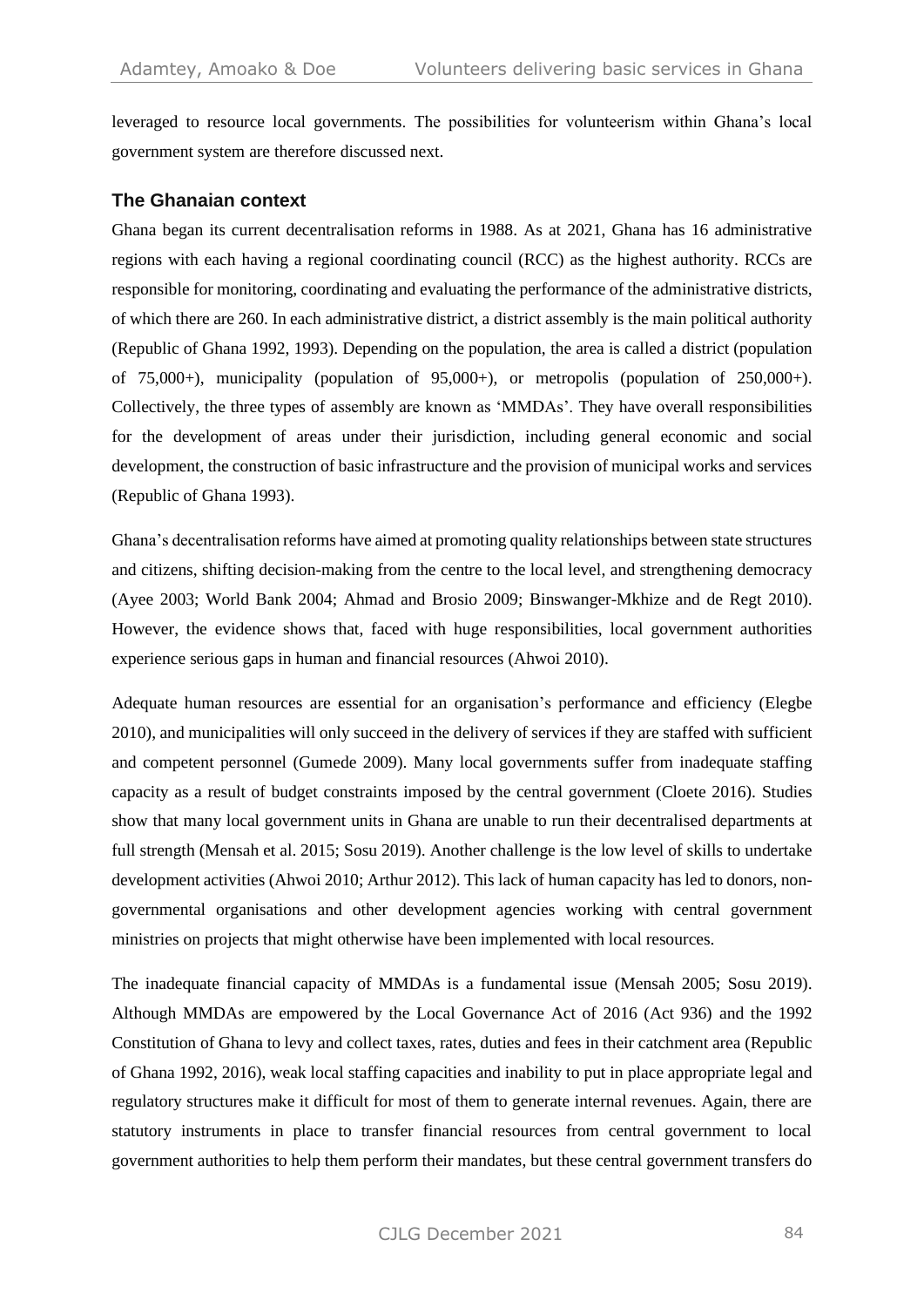not bring in much (Ayee 2003; Ahwoi 2010; Republic of Ghana 2016). The District Assemblies' Common Fund (DACF), now referred to as the District Assembly Common Fund Responsiveness Factor Grant (DACF-RFG), should be released from the central government to MMDAs every quarter (Ahwoi 2010). However, the disbursement of the DACF-RFG to MMDAs faces three main challenges. First, the DACF-RFG is woefully inadequate in the face of the many demands on MMDAs. Second, the monies to be transferred are always in arrears and are reduced by several deductions at source. Third, central government interference in local government decision-making is rife. Anaafo's (2018) review of legislative and administrative arrangements underpinning Ghana's local governance system revealed that local governments lack autonomy due to central government interference in the work of district chief executives (DCEs), as well as the fact that central government appoints 30% of members at each MMDA. As noted by Anaafo (2018), the president may override DCE decisions, and cause a DCE's removal from office or use other discretionary powers to render them powerless.

#### *The potential value of volunteering*

In one sense, volunteering has a place at the heart of Ghana's decentralised local government system: elected local government officials, referred to locally as assembly members, are supposed to be volunteers. According to Section 11(2) of the Local Governance Act 2016 (Act 936), assembly members are not paid a salary but only given sitting allowances (Republic of Ghana 2016). Nonetheless, the roles and activities of assembly members have been critical in the implementation and continuing evolution of local government (Adusei-Asante 2012). However, this expands the definition of volunteerism beyond what is discussed in this study.

More broadly, volunteering is already emerging as an important factor in local development and can produce significant benefits for local governments in Ghana, helping to fill gaps in resources and save on labour costs. In the last decade, many local government authorities across the country have received young volunteers, from foreign and local sources, who have provided support in the provision of social services in rural communities. These include volunteering in libraries, as community police, with fire brigades, and as park, arts and tax assistants. Other areas include assisting local government agencies in their daily administration, as well as improving community relations (Choudhury 2010). These volunteers usually work through non-state, not-for-profit, community-based and nongovernmental organisations, at no or minimal cost to the communities.

Several areas can be identified where volunteering could play an expanded role. These are:

1) Emerging collaborations between local governments and civil society/non-governmental organisations to deliver services.

2) The provision of urban planning services at the local government level, an area beset by capacity issues due to a lack of qualified planners (World Bank 2015).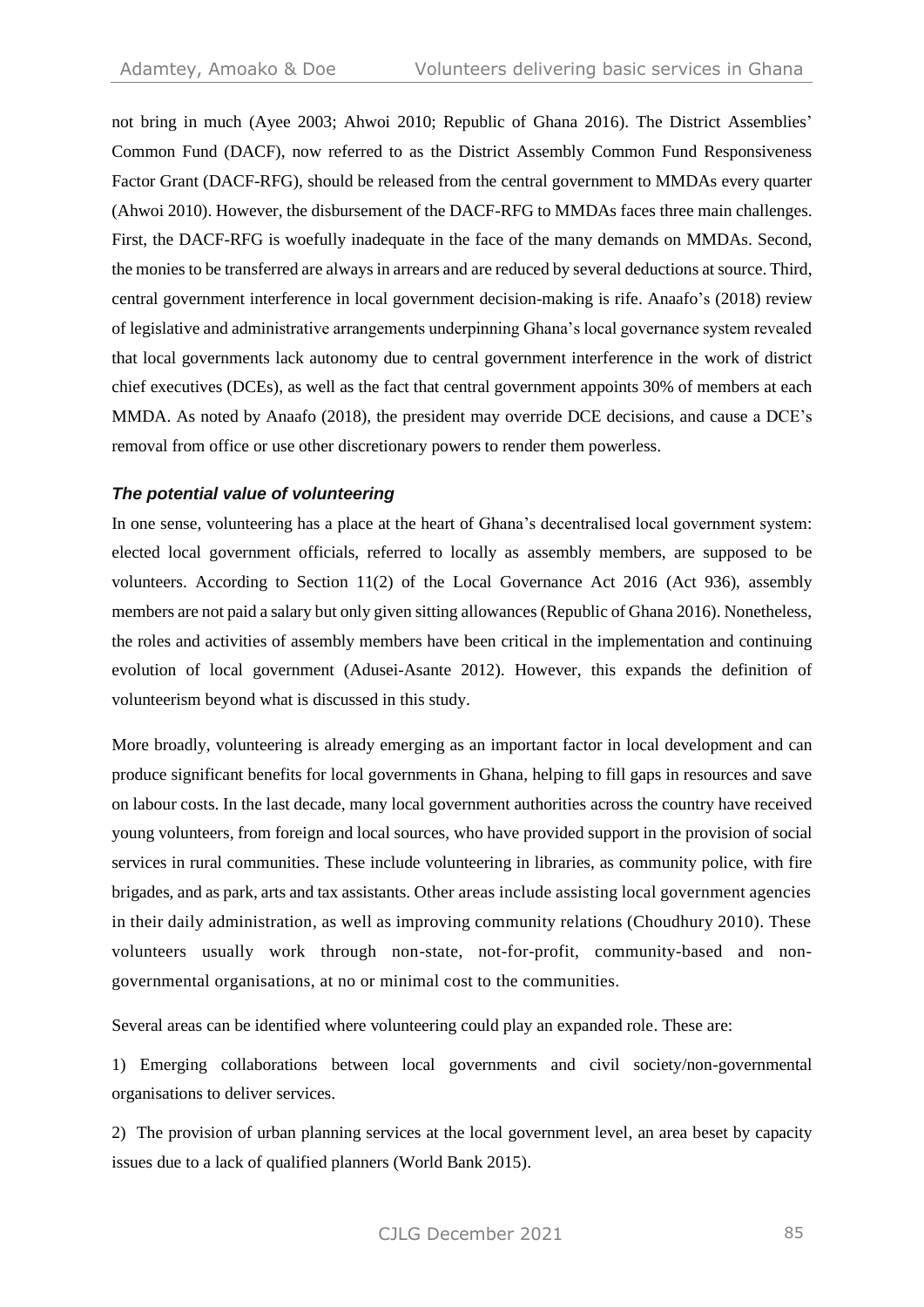3) Management of local community emergencies like flooding and bushfires, which require large human resources to manage effectively both the emergencies and their aftermath (Henstra 2010). Volunteering can be a particularly useful resource for local governments in emergency management because community volunteers will be local people, quick to arrive at emergency scenes and able to implement locally designed emergency management solutions that meet different local needs.

Sometimes, however, the argument is made that there are possible drawbacks to incorporating volunteering in local government operations. Increased costs associated with recruiting and supporting volunteers can be an issue. Even though volunteers are not paid like regular staff, local governments will have to provide support such as accommodation and training. This would normally require additional paid staff time and resources (Grantmaker Forum on Community and National Service 2003). Conflict between paid staff and volunteers is another concern. Koteen (1989) argues that paid staff may see volunteers as a threat to their job security and authority and therefore may be hostile to them in the work environment. In an era when unemployment is gradually rising in Ghana, some paid staff might feel uncomfortable having an unpaid volunteer performing similar roles but perhaps in a more efficient way than the norm. This might put a strain on relationships and undermine concerted efforts towards achieving organisational goals. There have also been concerns that some volunteers measure their work in communities mostly according to reaching targets and milestones, achieving value for money and accounting to their donor-agencies, rather than on the quality of their engagement with and impact on the people in the communities (Lewis 2006; Haddad et al. 2010).

Nevertheless, in spite of these possible drawbacks, volunteers can be key actors in the achievement of many aims which the community development process seeks to realise. Furthermore, volunteering has become one of the main pathways through which the values and principles of local-level development can be made manifest (Lewin et al. 2008; Butcher and Smith 2010; Hope 2012). Research on volunteering supports the assertion that when people are offered opportunities to take up roles and actions which suit their skills and passions, community development becomes successful (Brown and Green 2015). According to Koutrou et al. (2016), the more engaged communities become through volunteering, the healthier and stronger they become both socially and economically.

#### **Methodology**

The KEEA Municipality is located in Ghana's Central Region on the Gulf of Guinea coast (see Figure 1). It was selected for this study because it has a long history of volunteers coming to support development in diverse ways (Table 1).

This paper is based on qualitative case study research. Primary data was collected from January to June 2018. At the time there were about 50 Ghanaians and 100 foreign nationals aged between 21 years and 42 years volunteering throughout KEEA.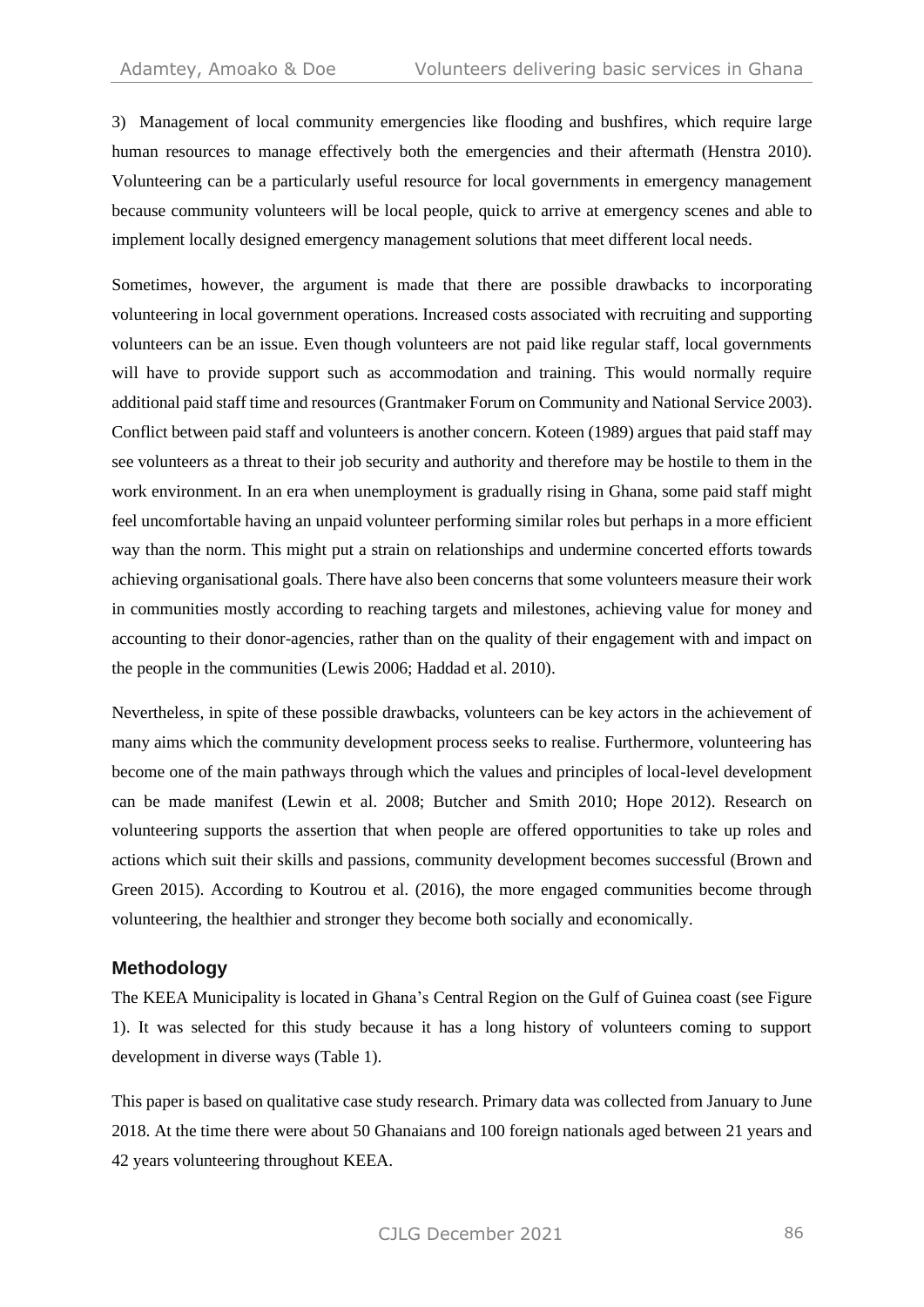

#### *Figure 1: Location of KEEA Municipal Area*

Source: Department of Planning, KNUST (2020)

|  |  |  |  | Table 1: Examples of volunteering organisations working in KEEA |
|--|--|--|--|-----------------------------------------------------------------|
|--|--|--|--|-----------------------------------------------------------------|

| <b>Volunteering organisation</b>               | Areas of volunteering                                                                                                                                                                                                                                                                                                                                                                                      |  |  |
|------------------------------------------------|------------------------------------------------------------------------------------------------------------------------------------------------------------------------------------------------------------------------------------------------------------------------------------------------------------------------------------------------------------------------------------------------------------|--|--|
| <b>Domestic</b>                                |                                                                                                                                                                                                                                                                                                                                                                                                            |  |  |
| Edward A. Ulzen<br><b>Memorial Foundation</b>  | Established to provide opportunities in higher education for youth from Elmina and<br>the surrounding district. It promotes primary health care and public health<br>initiatives in the KEEA district through international exchanges.                                                                                                                                                                     |  |  |
| The Ghana Red Cross                            | Volunteering with community-based expertise to give voice to vulnerable people<br>in KEEA. Working as partners in local development to improve humanitarian<br>standards, respond to disasters, support healthier and safer communities, help<br>reduce vulnerabilities, and promote a culture of peace. They provide clean water<br>by drilling boreholes, undertake clean-up exercises, and plant trees. |  |  |
| <b>Overseas</b>                                |                                                                                                                                                                                                                                                                                                                                                                                                            |  |  |
| Mayo Medical School                            | Pre-medical students supporting healthcare delivery. They organise free<br>medical screening and treatment                                                                                                                                                                                                                                                                                                 |  |  |
| University of Minnesota                        | Medical students supporting general healthcare delivery. They organise free<br>medical screening and treatment                                                                                                                                                                                                                                                                                             |  |  |
| Florida State University School<br>of Medicine | A chapter of Global Dental Brigades, an international movement of students and<br>medical professionals working with local communities to implement sustainable<br>health systems. Medical students supporting general healthcare delivery in<br><b>KFFA</b>                                                                                                                                               |  |  |
| University of West<br>Virginia                 | A chapter of Global Dental Brigades, an international movement of students and<br>medical professionals working with local communities to implement sustainable<br>health systems. There are resident physicians supporting healthcare delivery in<br><b>KFFA</b>                                                                                                                                          |  |  |

Source: Authors' fieldwork, KEEA, June 2018; Republic of Ghana (2019); Elwin International Tours (2020); Red Cross (2020)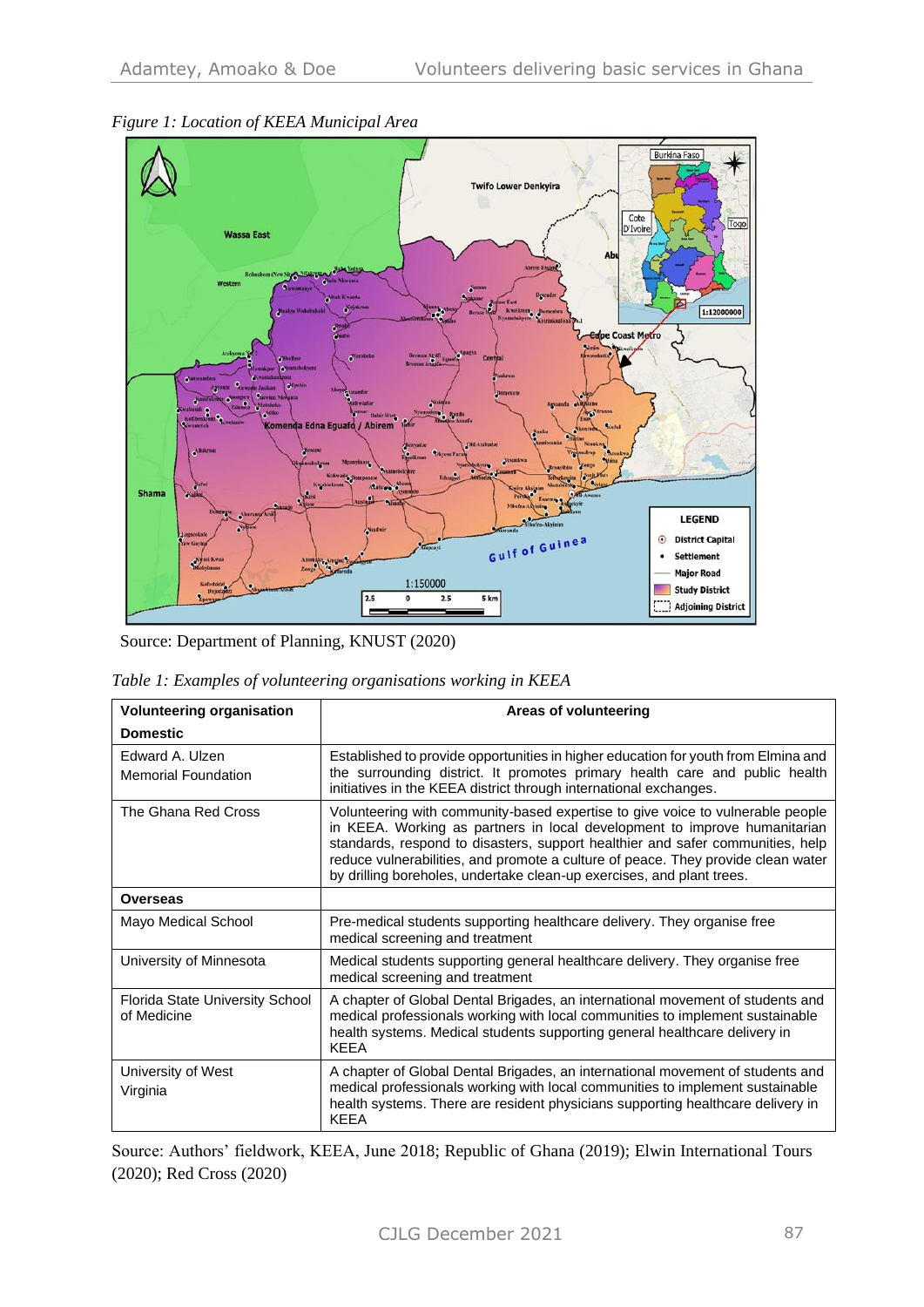For the study, a total of 50 volunteers (made up of a mix of Ghanaians and internationals) were purposively selected from 15 communities and individually interviewed. They were made up of 25 females and 25 males. Out of the 25 females, 7 were Ghanaians and 18 were foreign nationals. For the males, 4 were Ghanaians and 21 were foreign nationals.

The study used qualitative data collection methods. Semi-structured questionnaires were used to undertake in-depth interviews of volunteers, as well as five local government officials and five key informants in each community. The data collection focused on the following areas: reasons for volunteering, the specific activities in which volunteers were engaged, ways in which they had made an impact volunteering in the KEAA, and conditions that could make their work more successful. These questions helped the authors to gather in-depth information, and to observe participants' levels of engagement with the community without influencing the process.

In order to validate the evidence gathered from the 50 volunteers interviewed, focus group discussions (FGDs) were subsequently held in each of the selected communities with the following groups: traditional leadership, fisherfolk, women, youth, members of unit committees (the lowest level of subdistrict in Ghana's decentralisation system), assembly members, and five different religious organisations. Community and religious leaders and the presiding member of the district assembly helped identify and recruit people willing to take part. The FGDs were guided by a checklist of openended questions that gave equal opportunity to all participants to make a contribution. The FGDs also discussed the role of the volunteers in the communities. A total of 165 people (about 45% males and 55% females) were involved in the FDGs in the 15 communities: an average of 11 participants in each group. Answers from the various respondents were recorded using tape recorders and field notebooks, with participants' consent and permission. Recorded interviews were transcribed, coded and interpreted to locate themes, ideas and concepts using the NVIVO 10 software package. This involved content analysis, grouping of related themes, and construction of meanings through descriptive narratives. Some direct quotes from respondents have been presented as data.

#### **Findings and discussion**

#### *Reasons for volunteering*

The volunteers indicated that they were motivated by two things: the desire to help less privileged communities; and in particular to improve sanitation and health. Their motivations are consistent with the basic principle and spirit of volunteering (GHK 2010; Perold et al. 2011; Caprara et al. 2016). These motivations were corroborated by findings from interviews with local government officials and community leaders, who noted that they were the basis for them welcoming and working with volunteers.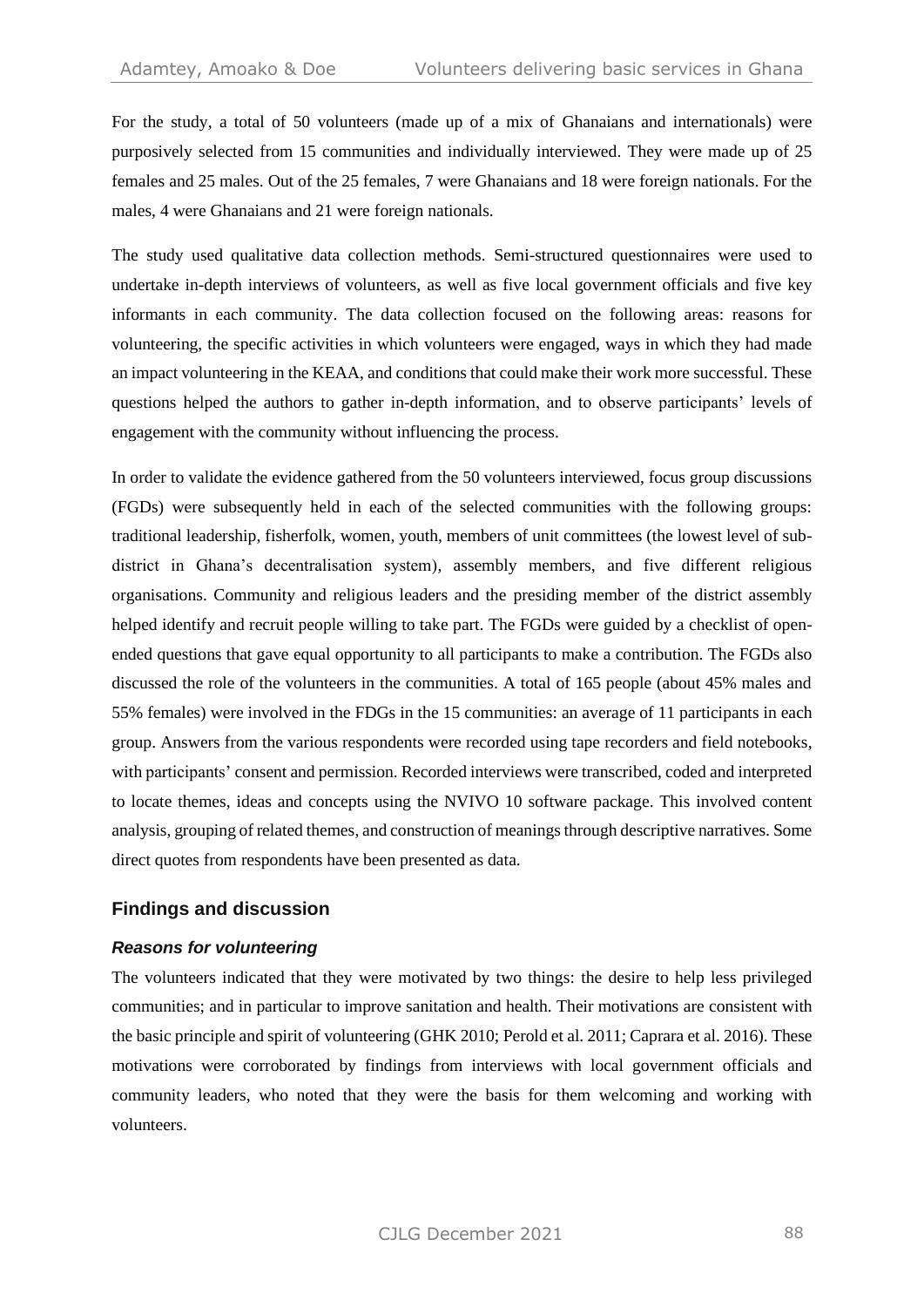## *Impacts of volunteering*

Our interviews revealed that contributions of this nature by the volunteers triggered a spirit of initiative and empowerment throughout all the communities, again supporting the findings of other research (Devereux 2008; Kambutu and Nganga 2008; Wu 2011; McCauley et al. 2021). This shows that communities can find solutions to their own problems when they are empowered to do so. In an interview with one of the officers at the Education Office of the KEEA Municipal Assembly, it was suggested that the reason why the KEEA Municipal Assembly could not provide such facilities itself was lack of skills to undertake community empowerment.

Another impact of volunteers in the KEEA was improved community knowledge on waste disposal, environmental cleanliness and recycling. For instance, with the support of local school children and school authorities, the volunteers had been able to fix school soccer playing fields and construct goal post nets in 11 communities using recycled water sachets. A community member in one of the FGDs acknowledged the role of the volunteers in this regard and noted that:

*Our problem was how to manage the plastic waste and we were just throwing our water sachets away after drinking the water. But the volunteers showed us how to address the waste problem by the use of empty water sachets to make football and volleyball nets for our community park* (FGD participant, May 2018).

By engaging and listening to local people in the KEEA, volunteers were able to understand the issues affecting them and found creative ways of supporting them to improve their knowledge. A teacher in one of the communities commented during the FGD that:

*For instance, when it comes to handwashing and sanitation issues, we had a lot of problems. The volunteers have taught the people a lot and for now they have been able to raise our standards in terms of sanitation and even handwashing* (FGD participant, January 2018).

All the volunteers mentioned that awareness-raising or sensitisation was a key aspect of their activities:

*I believe as a group of volunteers we definitely brought some fresh air into the district and made them think about some issues which they had not reflected on in the past. So even though they knew they had health issues, I don't think it was brought up that much or was in the school's teaching framework. We brought those topics up and people started to discuss and to think about them* (Volunteer 1A, January 2018).

This assertion was confirmed by one community member who indicated during a FGD that:

#### *Activities in which volunteers were engaged*

Volunteers contributed to the development of KEEA in many ways. An important channel through which volunteers made contributions was community mobilisation for action. All 50 volunteers interviewed had performed various activities which could be classified in that way. Volunteers were found to be community educators on issues ranging from positive livelihood practices and public health awareness to community outreach for maternal health and immunisation.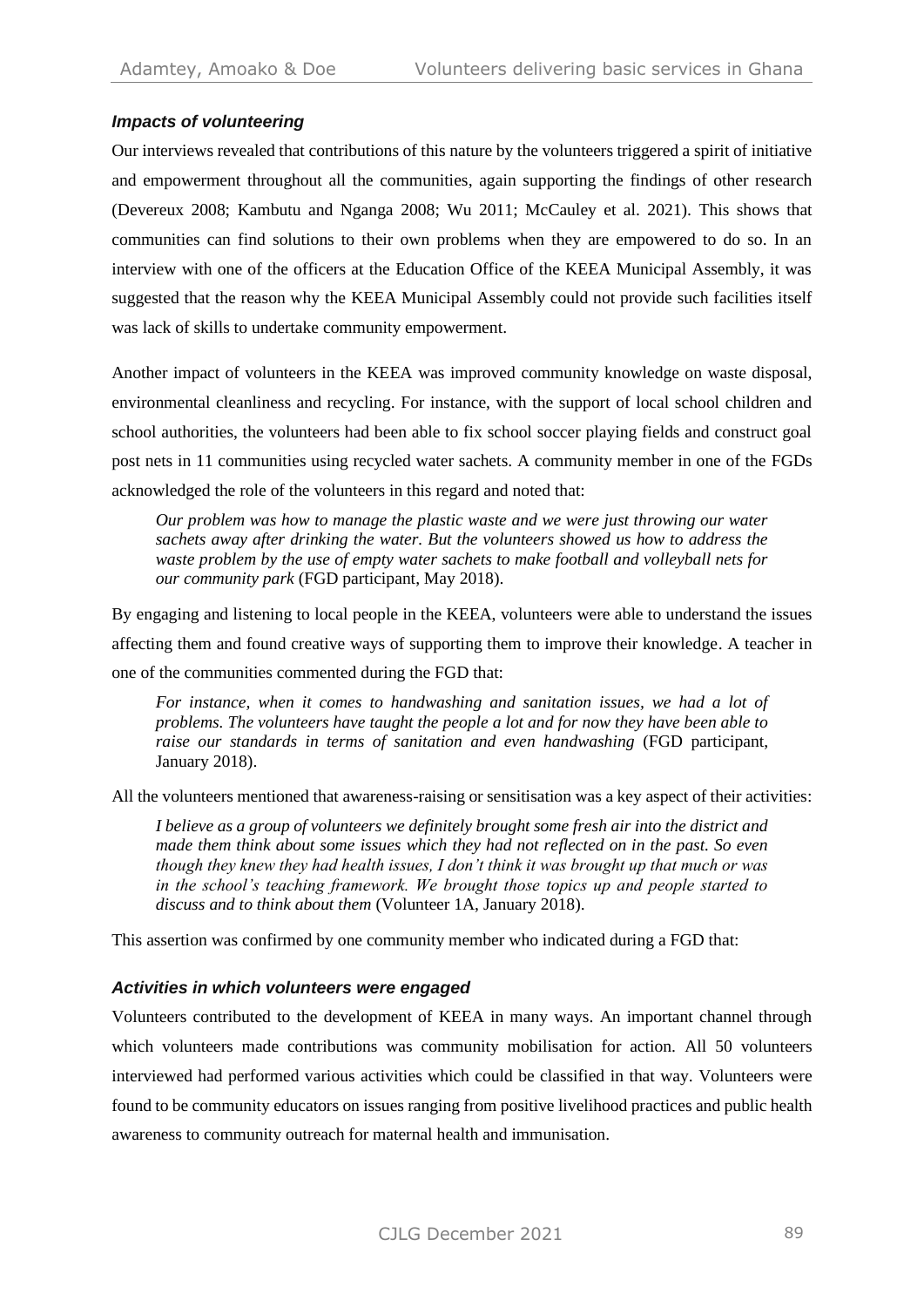In particular, volunteers were engaged in delivery of three important services: nursery schools; potable water; and waste disposal, environmental cleanliness and recycling. These were key services that the KEEA Municipal Assembly had found difficult to mobilise community members to deliver.

For the nursery schools, all respondents agreed that the presence of the volunteers encouraged communities to raise funds and renovate nursery-school blocks that had been destroyed by rainstorm and floods. In an interview, one of the volunteers noted that:

*We were able to raise funds and help with the renovation of nursery-school blocks. We actually raised these funds within the communities to work on the floor of the classrooms and the roofs* (Volunteer 1B, January 2018).

This contribution of volunteers towards improved well-being and the provision of such an important item of educational infrastructure raises a number of questions. Would the KEEA Municipal Assembly have been able to mobilise the community if the volunteers had not been around? Would the communities have felt empowered to act to raise funds on their own before volunteers arrived in the municipality? The KEEA study confirms the findings of the 2018 *State of the World's Volunteerism* report (UNV 2018), which acknowledges the critical role volunteers play in the mobilisation of people, building trust and encouraging social inclusion in the achievement of development outcomes, and making communities more resilient.

In the case of potable water provision, volunteers mobilised the communities to raise funds and provide communal labour. In one of the communities where a 15,000-litre water storage facility had been provided, one community member noted in a FGD that:

*Before the volunteers installed the water tank, they came around the houses and spoke to us about the water situation. They also asked about our suggestions in overcoming this situation. We recommended a lot of things which included the provision of a large water tank to store water for the community. So we think they listened to us and they helped us a lot* (FGD member, February 2018).

Following the installation of the tank, volunteers ensured that it was filled with clean water from a water supplier outside the community. The water was then sold to community members at a subsidised rate of 0.20 pesewas (US\$0.03) per bucket with all proceeds going back to buy more water, as well as basic stationery for schools within the community. One FGD participant added, *"They even employed a person with disability from the community who is paid an allowance from the proceeds that were generated"* (FGD, March 2018).

*Their house-to-house engagement on local health issues gave us more insight into specific health issues. For example, I didn't know that it was important for me and my family to take de-worming tablets regularly until they came to teach that. I think they helped me to understand how to treat intestinal worms* (FGD participant, January 2018).

Some scholars have raised concerns that having international volunteers could lead to paternalistic behaviour or reinforce a neo-colonialist mindset (Devereux 2008). Findings from this study do not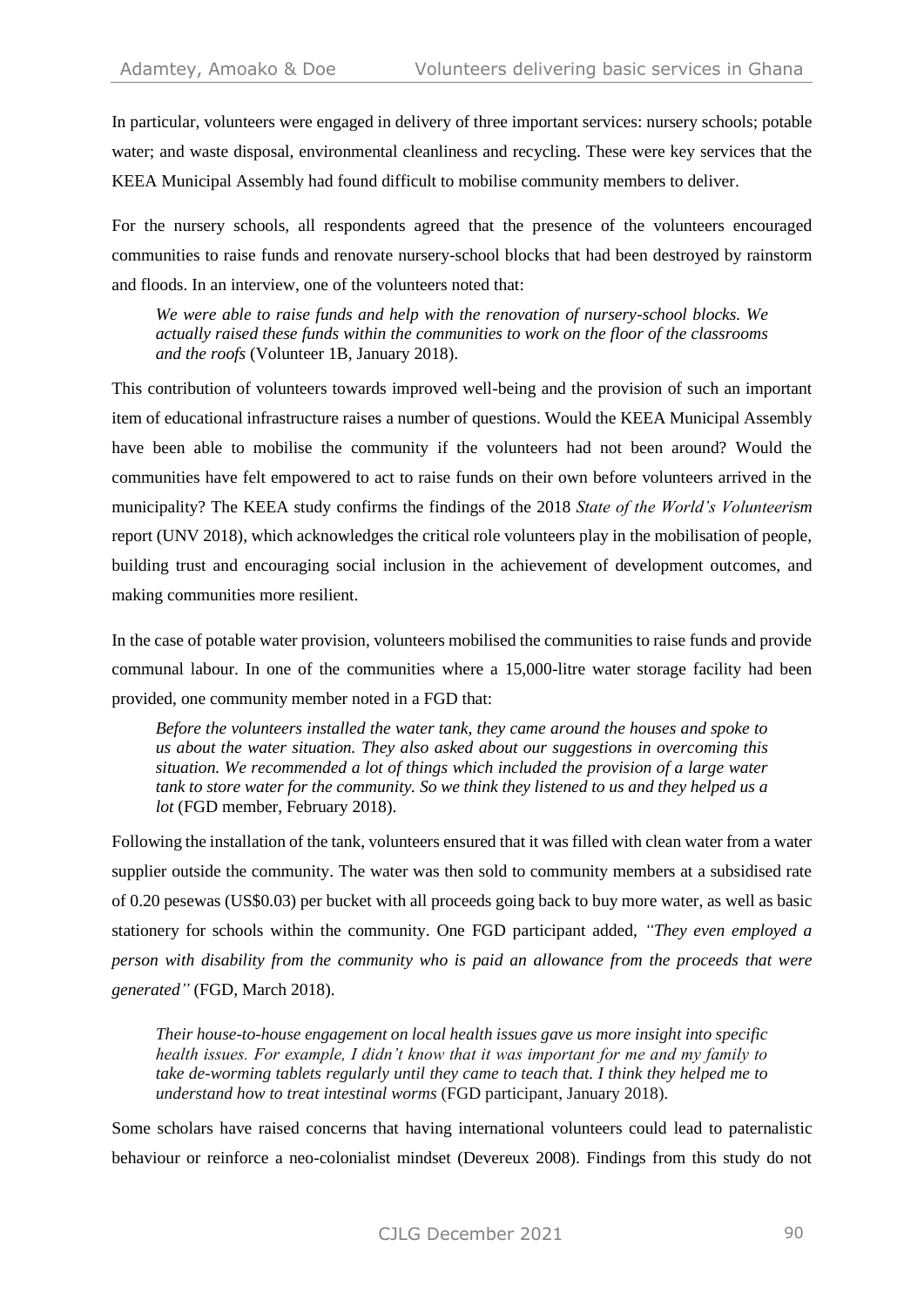support this claim. The study rather finds what can be described as innovation and creativity among residents in the KEEA due to the activities of volunteers. The recycling of empty water sachets is a good example. Such knowledge creation and sharing demonstrates how volunteers can become an important asset to a community if their potential is harnessed effectively.

#### *Conditions for successful volunteering*

Alongside the potential and actual contributions of volunteers in the KEEA, a number of challenges were identified. Key among these were weak collaboration between volunteers and the local government structure; and lack of sustainability of projects started and implemented through volunteering. According to interviews with senior officials of the assembly, the programmes and details of activities of volunteers working in KEEA communities were not shared with the municipal organisation. This was corroborated by key informants. When this was pointed out to the volunteers, their response was that the structure of the assembly does not provide clear information as to where they should fit in. An officer at the assembly noted that:

*Volunteering is helpful to our municipality, and we are happy that they come in. The problem, however, is that the district assembly structure has no space for such important programmes. We may have to look at this as a country. If this is done well it will strengthen the collaboration between us and the volunteers to the benefit of our community members*  (Assembly official, February 2019).

Even though all the interviewees agreed on the relevance of volunteering work for local communities, there was also a concern among many volunteers that the work was not sustainable. They stressed that community members should also be willing to work with the district assembly after the volunteers had left. As one volunteer commented:

*Volunteers can only be in the communities for a limited amount of time. Therefore, it is expected of the communities to also liaise with the municipal assembly for them to take oversight of the projects undertaken by volunteers* (Volunteer 2A, June 2018).

Clearly, without a framework to sustain projects initiated and implemented by volunteers, the long-term benefits of their contributions to communities could be lost.

#### **Conclusion and recommendations**

This study set out to explore the possibility of adopting volunteering as an intervention to address the inadequate human and financial resources of MMDAs in Ghana. It has confirmed that volunteering continues to emerge as an important local and community development intervention channel in many parts of the country, and that volunteering can add to the human resource capacity of MMDAs.

The study therefore proposes a volunteer empowerment model which posits that volunteers can become a useful resource to empower local communities in achieving their development outcomes. It is recommended that district assemblies in Ghana formally adopt a local volunteer programme that invites and trains people who would like to offer their skills at the local level. The study also recommends that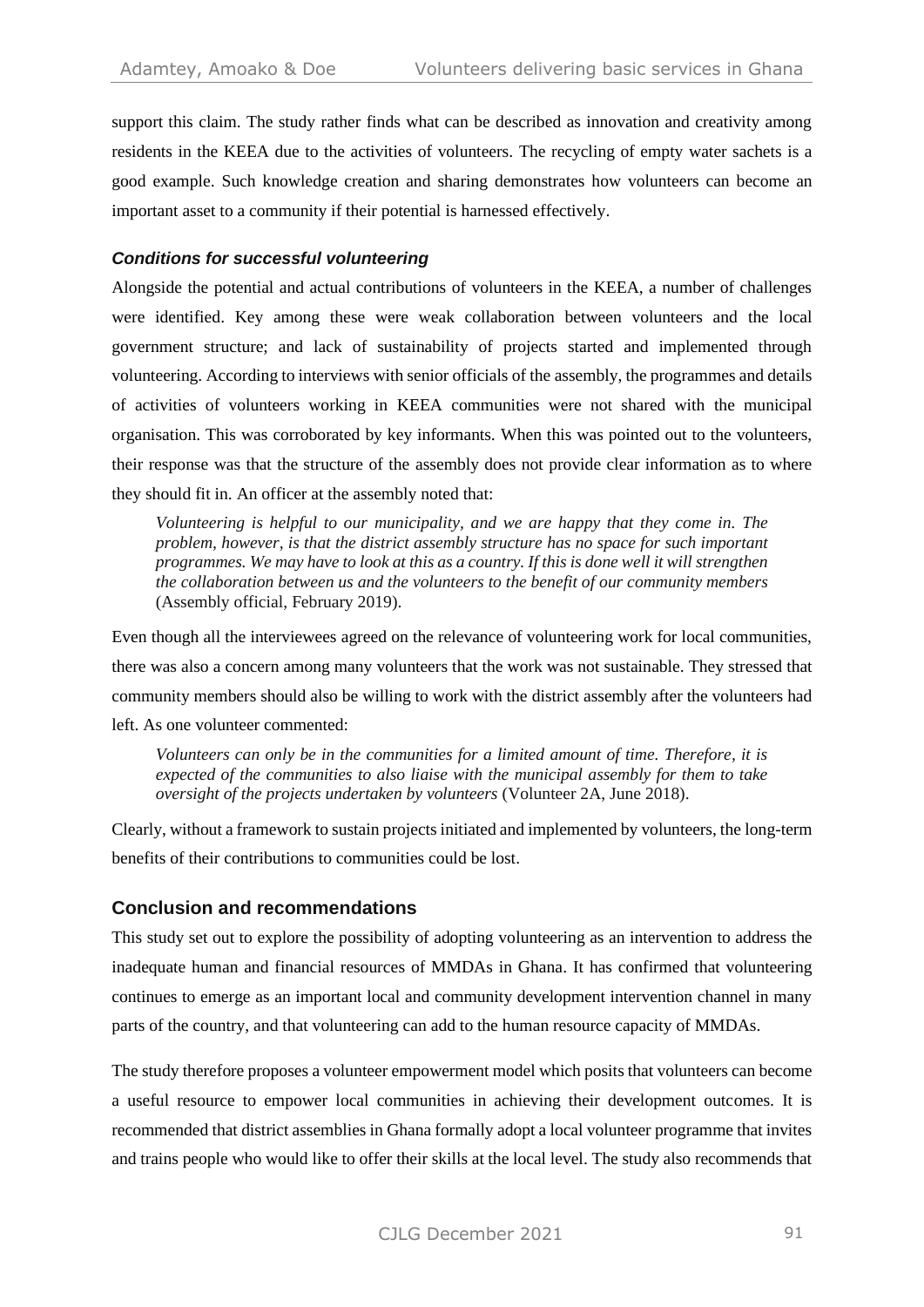volunteers and their organisations liaise effectively with the district assemblies before entering local communities under the district's jurisdiction. This will enable stronger collaborations that ensure effective delivery of project activities and their sustainability.

## **Declaration of conflicting interest**

The authors declared no potential conflicts of interest with respect to the research, authorship, and/or publication of this article.

## **Funding**

The authors received no financial support for the research, authorship, and/or publication of this article.

## **References**

- Adusei-Asante, K. (2012) The state of Ghana's local government system: the case of assembly members. Inkanyiso: *Journal of Humanities and Social Sciences*, 4 (2), 101–110. http://www.ajol.info/index.php/ijhss/article/download/86872/76661
- Ahmad, E. and Brosio, G. (eds.) (2009) *Does decentralisation enhance service delivery and poverty reduction?* Massachusetts: Edward Elgar Publishing. https://doi.org/10.4337/9781849801850
- Ahwoi, K. (2010) *Local government & decentralisation in Ghana*. Accra: Unimax Macmillan.
- Anaafo, D. (2018) Rhetorically decentralised, practically recentralised: a review of the local governance system of Ghana. *Commonwealth Journal of Local Governance*, (21) 6516. <https://doi.org/10.5130/cjlg.v0i21.6516>
- Ango, J.D. (2012) An un-American foreign policy: the Peace Corps overseas, 1961–71. *Procedia - Social and Behavioral Sciences*, 65, 498–504. https://doi.org/10.1016/j.sbspro.2012.11.155
- Arthur, S.N.A. (2012) *The unfinished business of decentralisation: political accountability of local government in Ghana. A case study of the Komenda-Edina-Eguafo-Abirem (KEEA) Municipality*. Inaugural Dissertation, Rheinische Friedrich-Wilhelms-Universität Bonn. Available at: https://bonndoc.ulb.unibonn.de/xmlui/handle/20.500.11811/5234
- Ayee, J.R.A. (2003) Local government, decentralisation and state capacity in Ghana. In: Tettey, W.J., Puplampu, K.P. and Berman, J.B. (eds.) *Critical perspectives on politics and socio-economic development in Ghana,* (pp. 45–81). Leiden: Brill. https://doi.org/10.1163/9789047402169\_008
- Bargeman, B., Richards, G. and Govers, E. (2016) Volunteer tourism impacts in Ghana: a practice approach. *Current Issues in Tourism,* (21) 13, 1486–1501.<https://doi.org/10.1080/13683500.2015.1137277>
- Binswanger-Mkhize, H.P. and de Regt, J.P. (eds.) (2010) *Local and community driven development: moving to scale in theory and practice*. Washington, DC: The World Bank. https://doi.org/10.1596/978-0-8213- 8194-6
- Boakye, K.A. (2012) Tourists' views on safety and vulnerability: a study of some selected towns in Ghana. *Tourism Management*, 33 (2), 327–333. https://doi.org/10.1016/j.tourman.2011.03.013
- Bringle, R.G. and Hatcher, J.A. (2011) International service learning. In: Bringle, R.G., Hatcher, J.A. and Jones, S.G. (eds.) *International service learning: conceptual frameworks and research,* (pp. 3–28). Virginia: Stylus Publishing.
- Brown, H. and Green, M. (2015) At the service of community development: the professionalisation of volunteer work in Kenya and Tanzania. *African Studies Review,* 58 (2), 63–84. https://doi.org/10.1017/asr.2015.38
- Bussell, H. and Forbes, D. (2002) Understanding the volunteer market: the what, where, who and why of volunteering. *International Journal of Nonprofit and Voluntary Sector Marketing*, 7 (3), 244–257. https://doi.org/10.1002/nvsm.183
- Butcher, J. (2010) Volunteering in developing countries*.* In: Taylor, R. (ed.) *Third sector research,* (pp. 91– 103). New York: Springer. https://doi.org/10.1007/978-1-4419-5707-8\_8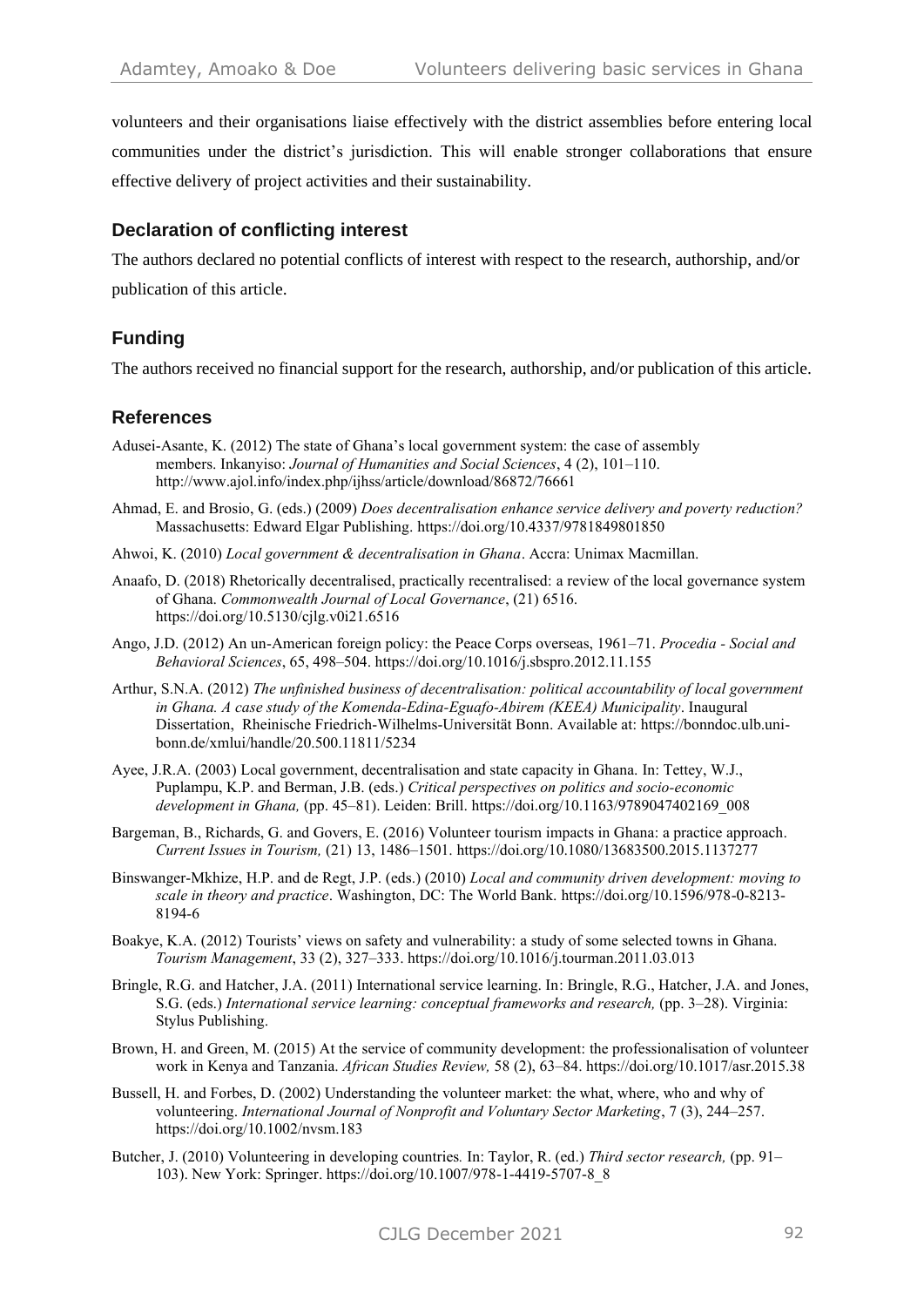- Butcher, J. and Smith, P. (2010) Making a difference: volunteer tourism and development. *Tourism Recreation Research,* 35 (1), 27–36. https://doi.org/10.1080/02508281.2010.11081616
- Callanan, M. and Thomas, S. (2005) Volunteer tourism deconstructing volunteer activities within a dynamic environment. In: Novelli, M. (eds.) *Niche tourism: contemporary issues, trends and cases*, (pp. 183– 200). Oxford: Elsevier Butterworth Heinemann. https://doi.org/10.1016/B978-0-7506-6133-1.50025-1
- Caprara, D., Mati, J.M., Obadare, E. and Perold, H. (2016) *Volunteering and civic service in three african regions: contributions to regional integration, youth development and peace.* Available at: https://www.brookings.edu/wp-content/uploads/2016/06/06-volunteering-africa-caprara.pdf
- Choudhury, E. (2010) Attracting and managing volunteers in local government. *Journal of Management Development*, 29 (6), 592–603. https://doi.org/10.1108/02621711011046558
- Cloete, H.C.A. (2016) *Human resource development in local government: a management perspective.* Doctoral dissertation, Stellenbosch: Stellenbosch University.
- Department of Planning (Kwame Nkrumah University of Science and Technology, Kumasi) (KNUST). (2020) *Geographic Information System maps of districts in Central Region of Ghana*. Kumasi: DoP, KNUST (Unpublished).
- Devereux, P. (2008) International volunteering for development and sustainability: outdated paternalism or a radical response to globalisation? *Development in Practice,* 18 (3), 357–370. https://doi.org/10.1080/09614520802030409
- Elegbe, J.A. (2010) *Talent management in the developing world; adopting a global perspective*. Aldershot: Gower Publishing.
- Elwin International Tours. (2020) *Medical and healthcare volunteer programme of the Edward A. Ulzen Memorial Foundation-Elmina, Ghana, West Africa*. Available at: www.eaumf.org [Accessed 26 August 2020].
- GHK. (2010) *Volunteering in the European Union Educational, Audiovisual & Culture Executive Agency (EAC-EA) Directorate General Education and Culture (DG EAC)* (Final Report). Available at https://ec.europa.eu/citizenship/pdf/doc1018\_en.pdf
- Gore, C. (2013) The new development cooperation landscape: actors, approaches, architecture. *Journal of International Development,* 25 (6), 769–786. https://doi.org/10.1002/jid.2940
- Graham, L.A., Mavungu, E.M., Perold, H., Cronin, K., Muchemwa, L. and Lough, B.J. (2012) International volunteers and the development of host organisations in Africa: lessons from Tanzania and Mozambique*. International volunteering in Southern Africa: potential for change.* Paper presented at the Southern African Conference on Volunteer Action for Development, 17–19 October 2011, Johannesburg, South Africa. Volunteer and Service Enquiry Southern Africa (VOSESA). Available at <https://africanphilanthropy.issuelab.org/resources/20012/20012.pdf>[Accessed on 25 August 2020].
- Grantmaker Forum on Community and National Service. (2003) *The cost of a volunteer: what it takes to provide a quality volunteer experience*. Berkeley, CA: Grantmaker Forum.
- Gumede, W. (2009) *Delivering the democratic developmental state in South Africa.* Development Planning Division Working Paper Series, 9. Midrand: Development Bank of Southern Africa.
- Haddad, L., Lindstrom, J. and Pinto, Y. (2010) The sorry state of M&E in agriculture: can people centred approaches help? *IDS Bulletin*, 41 (6), 6–25. https://doi.org/10.1111/j.1759-5436.2010.00177.x
- Haddad, M.A. (2007) *Politics and volunteering in Japan: a global perspective*. New York: Cambridge University Press. https://doi.org/10.1017/CBO9780511510120
- Handy, F. and Mook, L. (2011) Volunteering and volunteers: benefit-cost analyses. *Research on Social Work Practice*, 21 (4), 412–420. https://doi.org/10.1177/1049731510386625
- Henstra, D. (2010). Evaluating local government emergency management programs: what framework should public managers adopt? *Public Administration Review*, 70 (2), 236–246. https://doi.org/10.1111/j.1540- 6210.2010.02130.x
- Heron, B.A. (2005) Changes and challenges: preparing social work students for practicums in today's sub-Saharan African context. *Journal of International Social Work*, 48 (6), 782–793. https://doi.org/10.1177/0020872805057088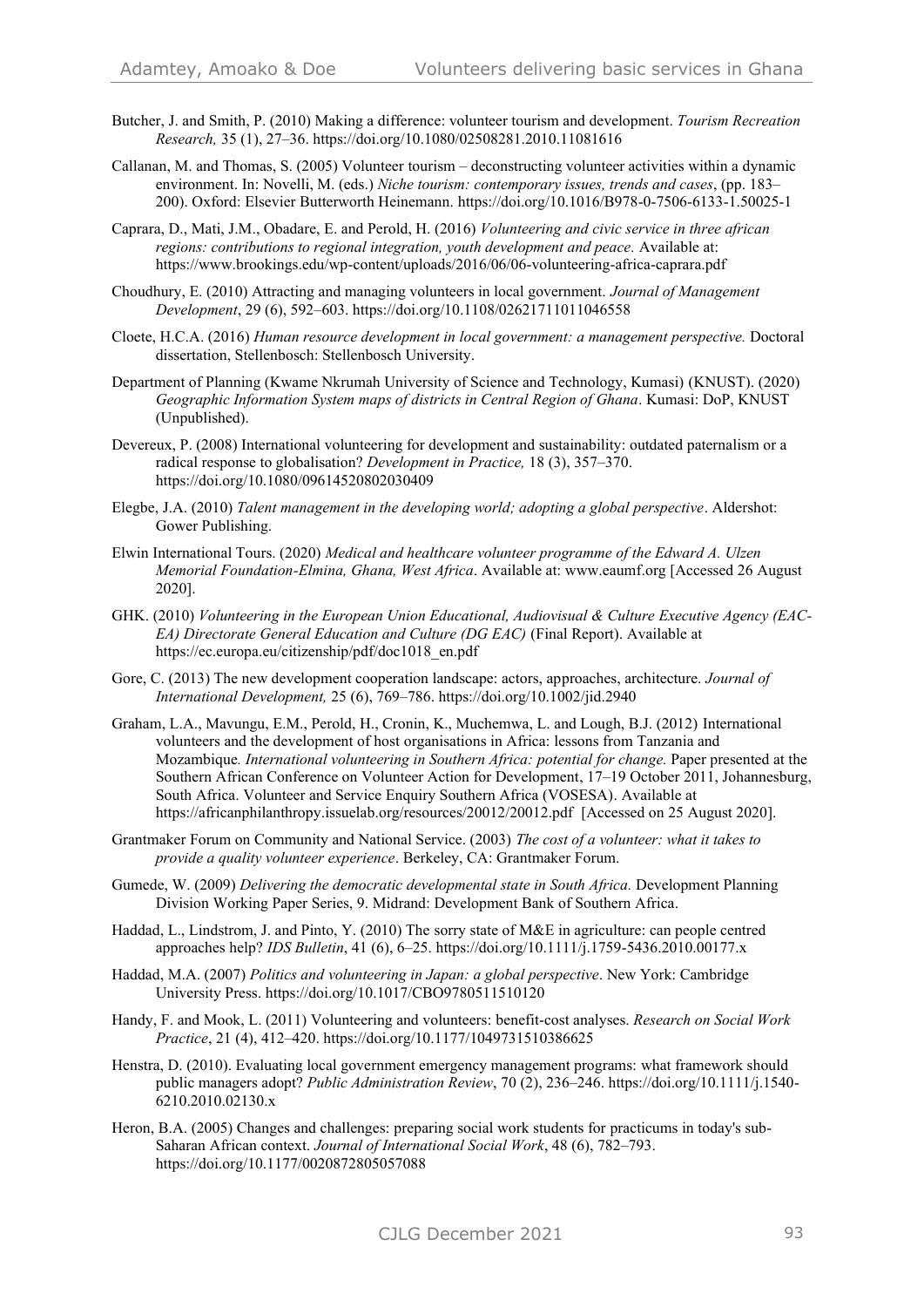- Hird-Younger, M. and Simpson, B. (2013) *Women extension volunteers: an extension approach for female farmers*. Michigan State University MEAS Case Study 2, May 2013.
- Hope, K.R. (2012) Engaging the youth in Kenya: empowerment, education, and employment. *International Journal of Adolescence and Youth*, 17, 221–36. https://doi.org/10.1080/02673843.2012.657657
- Howard, J. and Burns, D. (2015) Volunteering for development within the new ecosystem of international development. *IDS Bulletin*, 46 (5), 5–16. https://doi.org/10.1111/1759-5436.12171
- Hustinx, L., Cnaan, R.A. and Handy, F. (2010) Navigating theories of volunteering. a hybrid map for a complex phenomenon. *Journal for the Theory of Social Behaviour*, 40 (4), 410–434. https://doi.org/10.1111/j.1468-5914.2010.00439.x
- Jamie, T. (2021) Volunteer tourism fields: spaces of altruism and unsustainability. *Current Issues in Tourism*. https://doi.org/10.1080/13683500.2021.1887824
- Kambutu, J. and Nganga, L.W. (2008) In these uncertain times: educators build cultural awareness through planned international experiences. *Teaching and Teacher Education*, 24 (4), 939–951. https://doi.org/10.1016/j.tate.2007.08.008
- Katz, E. and Rosenberg, J. (2005) An economic interpretation of institutional volunteering. *European Journal of Political Economy*, 21 (2), 429–443. https://doi.org/10.1016/j.ejpoleco.2004.06.004
- Koteen, J. (1989) *Strategic management in public and nonprofit organizations: thinking and acting strategically on public concerns.* Westport: Praeger Publishers.
- Koutrou, N., Pappous, A.S. and Johnson, A. (2016) Post-event volunteering legacy: did the London 2012 games induce a sustainable volunteer engagement? *Sustainability*, 8. https://doi.org/10.3390/su8121221
- Lewin, S.A., Dick, J., Pond, P., Zwarenstein, M., Aja, G., van Wyk, B., Bosch-Capblanch, X. and Patrick, M. (2008) *Lay health workers in primary and community health care.* The Cochrane Library, 3, 1105. https://doi.org/10.1002/14651858.CD004015
- Lewis, D. (2006) Globalisation and international service: a development perspective. *Voluntary Action,* 7 (2), 13–16. https://citeseerx.ist.psu.edu/viewdoc/download?doi=10.1.1.712.279&rep=rep1&type=pdf
- Lyons, K.D. and Wearing, S. (eds.) (2008) *Journeys of discovery in volunteer tourism*. London: CABI. https://doi.org/10.1079/9781845933807.0000
- Lyons, K., Hanley, J., Wearing, S. and Neil, J. (2012) Gap year volunteer tourism: myths of global citizenship? *Annals of Tourism Research*, 39 (1), 361–378. https://doi.org/10.1016/j.annals.2011.04.016
- McCauley, M., Raven, J. and van den Broek, N. (2021) Experiences and impact of international medical volunteering: a multi-country mixed methods study. *BMJ Open*. https://doi.org/10.1136/bmjopen-2020- 041599
- Mensah, E.A., Agyeiwaah, E. and Otoo, F.E. (2021) Re-conceptualizing volunteer tourism organizations roles: a host perspective. *Tourism Management Perspectives*, 37, 100786. https://doi.org/10.1016/j.tmp.2020.100785
- Mensah, J. (2005) Problems of district medium-term development plan implementation in Ghana: the way forward. *International Development Planning Review*, 27 (2), 245–270. https://doi.org/10.3828/idpr.27.2.5
- Mensah, J.V., Adamtey, R. and Mohammed, A.W.A. (2015) Challenges of newly created districts in Ghana: a case study of the Asante Akim North District. *Advances in Social Sciences Research Journal*, 2 (10). https://doi.org/10.14738/assrj.210.1550
- Morrow-Howell, N., Hong, S.I. and Tang, F. (2009) Who benefits from volunteering? Variations in perceived benefits. *The Gerontologist,* 49 (1), 91–102. https://doi.org/10.1093/geront/gnp007
- Otoo, F.E. (2014) Constraints of international volunteering: a study of volunteer tourists to Ghana. *Tourism Management Perspectives*, 12 (1), 15–22. https://doi.org/10.1016/j.tmp.2014.07.002
- Otoo, F.E. and Amuquandoh, F.E. (2014a) An exploration of the motivations for volunteering: a study of international volunteer tourists to Ghana. *Tourism Management Perspectives*, 11 (1), 51–57. https://doi.org/10.1016/j.tmp.2014.04.001
- Otoo, F.E. and Amuquandoh, F.E. (2014b) An investigation into the experiences of international volunteer tourists in Ghana. *Anatolia – An International Journal of Tourism and Hospitality Research*, 25 (3), 431–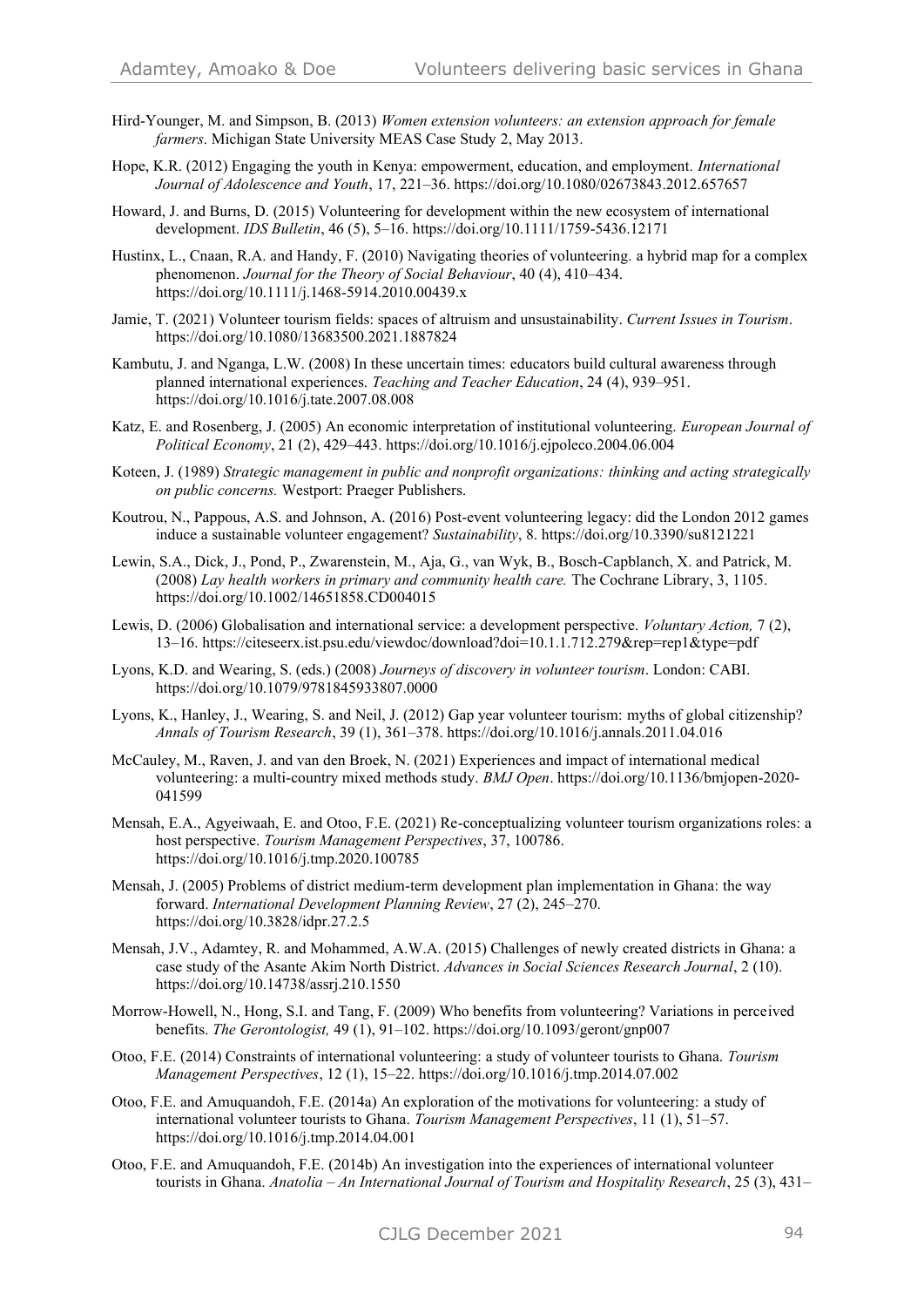443. https://doi.org/10.1080/13032917.2014.903377

- Perold, H., Mavungu, E.E., Cronin, K., Graham, L., Muchemwa, L. and Lough, B.L. (2011) *International voluntary service in SADC host organisation perspectives from Mozambique and Tanzania* (Final report prepared by Volunteer and Service Enquiry Southern Africa). Available at http://www.vosesa.org.za/reports/111108%20VOSESA%20IVS%20report%20final.pdf
- Prouteau, L. and Wolff, F.C. (2008) On the relational motive for volunteer work. *Journal of Economic Psychology,* 29 (3), 314–335[. https://doi.org/10.1016/j.joep.2007.08.001](https://doi.org/10.1016/j.joep.2007.08.001)
- Quigley, K.F.F. (2013) The Peace Corps and higher education: finally the envisioned partnership? *Journal of Higher Education Outreach and Engagement*, 17 (2), 137–150. https://files.eric.ed.gov/fulltext/EJ1005308.pdf
- Red Cross. (2020) *Central Region Red Cross to train over 500 school dropout girls in KEEA in literacy and employable skills.* Available at: https://ghanabanews.com/2020/01/11/cent-reg-red-cross-to-train-over-500-school-drop-out-girls-in-keea-in-employable-skills/ [Accessed 26 August 2020].
- Republic of Ghana. (1992) *Fourth Republican Constitution*. Accra: Government Printer.
- Republic of Ghana. (1993) *Local Government Act, 1993 (Act 462).* Accra: Ghana Publishing Corporation
- Republic of Ghana. (2007) *Implementation of the Growth and Poverty Reduction Strategy 2006–2009: 2007 Annual Progress Report.* Accra: National Development Planning Commission.
- Republic of Ghana. (2014a) *Intergovernmental Fiscal Transfer Review: Final Report*. Accra: Ministry of Finance and Ministry of Local Government and Rural Development.
- Republic of Ghana. (2014b) *SADA-millennium villages project annual report*. Accra: UKaid.

Republic of Ghana. (2016) *Local Governance Act, 2016, Act 936*. Accra: Government Printer.

- Republic of Ghana. (2019) *Composite budget for 2019–2022 programme based budget estimates for 2019 Komenda–Edina–Eguafo–Abirem Municipal Assembly.* Accra: Ministry of Finance. (Unpublished).
- Simpson, K. (2004) 'Doing development': the gap year, volunteer-tourists and a popular practice of development. *Journal of International Development*, 16, 681–692. https://doi.org/10.1002/jid.1120
- Smith, M.B., Fadel, B., O'Loghlen, A. and Hazeldine, S. (2020) Volunteering hierarchies in the global South: remuneration and livelihoods. *VOLUNTAS: International Journal of Voluntary and Nonprofit Organizations.* Available at: https://link.springer.com/article/10.1007%2Fs11266-020-00254-1
- Sosu, J.N. (2019) Performance management in Ghana's local government: a case study of Ada East District Assembly. *Commonwealth Journal of Local Governance*, (22): 7376. https://doi.org/10.5130/cjlg.vi22.7376
- United Nations. (UN) (2016) *Transforming our world: 2030 Agenda for Sustainable Development.* New York: United Nations. Available at: https://sustainabledevelopment. un.org/ content/documents/21252030% 20Agenda%20for%20 Sustainable %20 Development%20web.pdf [Accessed on 12 August.2017].
- United Nations Economic and Social Council. (2001) *The role of volunteers in the promotion of social development*. Commission for Social Development, 39th Session, 13–23 February 2001, Annex E/CN.5/2001/6.
- United Nations Volunteers. (2015) UNV state of the world's volunteerism report 2015: transforming governance. Available at: www.volunteeractioncounts.org/en/swvr-2015.html [Accessed 12 August 2017].
- United Nations Volunteers. (2018) UNV state of the world's volunteerism report 2018: The thread that binds: Volunteerism and community resilience. Available at: https://unv-swvr2018.org/files/51692\_UNV\_SWVR\_2018\_WEB.pdf
- Unstead-Joss, R. (2008) An analysis of volunteer motivation: implications for international development. *The Journal of the Institute for Volunteering Research*, 9 (1): 3–20.
- World Bank. (2004) *World development report 2004: making services work for poor people*. New York: Oxford University Press.
- World Bank. (2015) *Rising through cities in Ghana: Ghana urbanization review overview report.* Washington, D.C: World Bank. Available at: